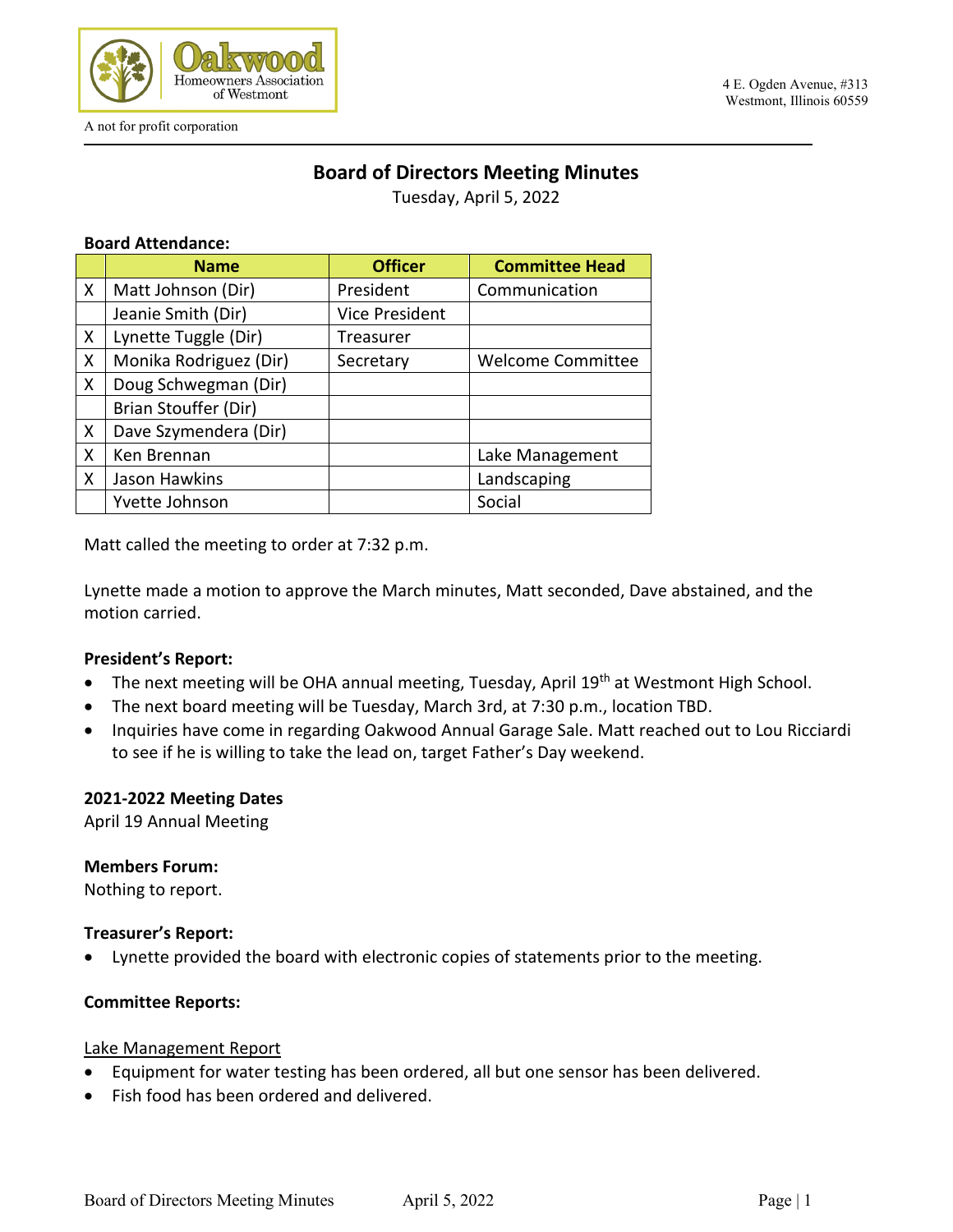- Eight of sixteen aerators are currently running. One aerator pump did not start up, motor may need new capacitor or may need to replace. Vertex Water features now only sells replacement parts through a distributer. Pump \$777 Capacitor \$24 includes shipping. Budget \$500.
- Four more aerator locations can be turned on once the electrical cabinet is cleaned of leaves.
- Fish will be delivered on Friday. (200 8 10" Channel Catfish) (750 4-6" Large Mouth Bass)
- Fish study to be completed in late Spring.
- Eastern Shoreline Cleanup dates will be announced during the annual meeting.

### Landscape Report

- Jason will look at the outlet to see if any obstructions.
- Bushes were cut down that were infested, treatment was put down in the Fall for the roots.
- Neighbors were concerned of retention area on North and East side of Oakwood, this area is maintained by the Village of Westmont. John Yeater did not recommend planting trees in front of retention area.
- John Yeater and Carol Johnson are in discussions to plant indigenous plants in the cul-de-sac right outside Carol's home.
- Goose repellant was purchase and should be applied once geese start appearing. Jason may also put in some string barriers to keep geese away.
- Jason has seeds that Ken can use for shoreline.

### Social Report

- Egg Hunt will be in-person at the Junior High, April 16<sup>th</sup>
- Fishing Derby Beach Party will take place on June 4<sup>th</sup>, PEACHES (steel drum band) will be in attendance.
- OAKtober Fest, Yvette is working on reaching out to those who have expressed interest in coordinating.

### Communications Report

- Oak Leafs were distributed, Audit Report was included in this issue.
- Ken expressed some concern regarding the language in the Audit Report.

## Welcoming Report

Nothing to report.

### **Old Business**

- Willowcrest Development Proposal update, Matt has not received any documents requested. Proposal was presented at the Planning and Zoning meeting and there were some concerns identified. April  $7<sup>th</sup>$  the Village Board will have a meeting to further discuss the proposal.
- Outlet status: Ken, Darlene, and Matt met with several employees of Public Works to look at the outlet. There are some concerns, recommended that Matt reach out to Kenny Construction to get some recommendations. Matt has reached out and working on a contact to be lined up. Biggest OHA concerns are eroding out outlet and shoreline, discussion on possibility of moving lines.
- 5G light posts are still being installed in Oakwood, not up to Village of Westmont for location, Federal Government has determined locations.